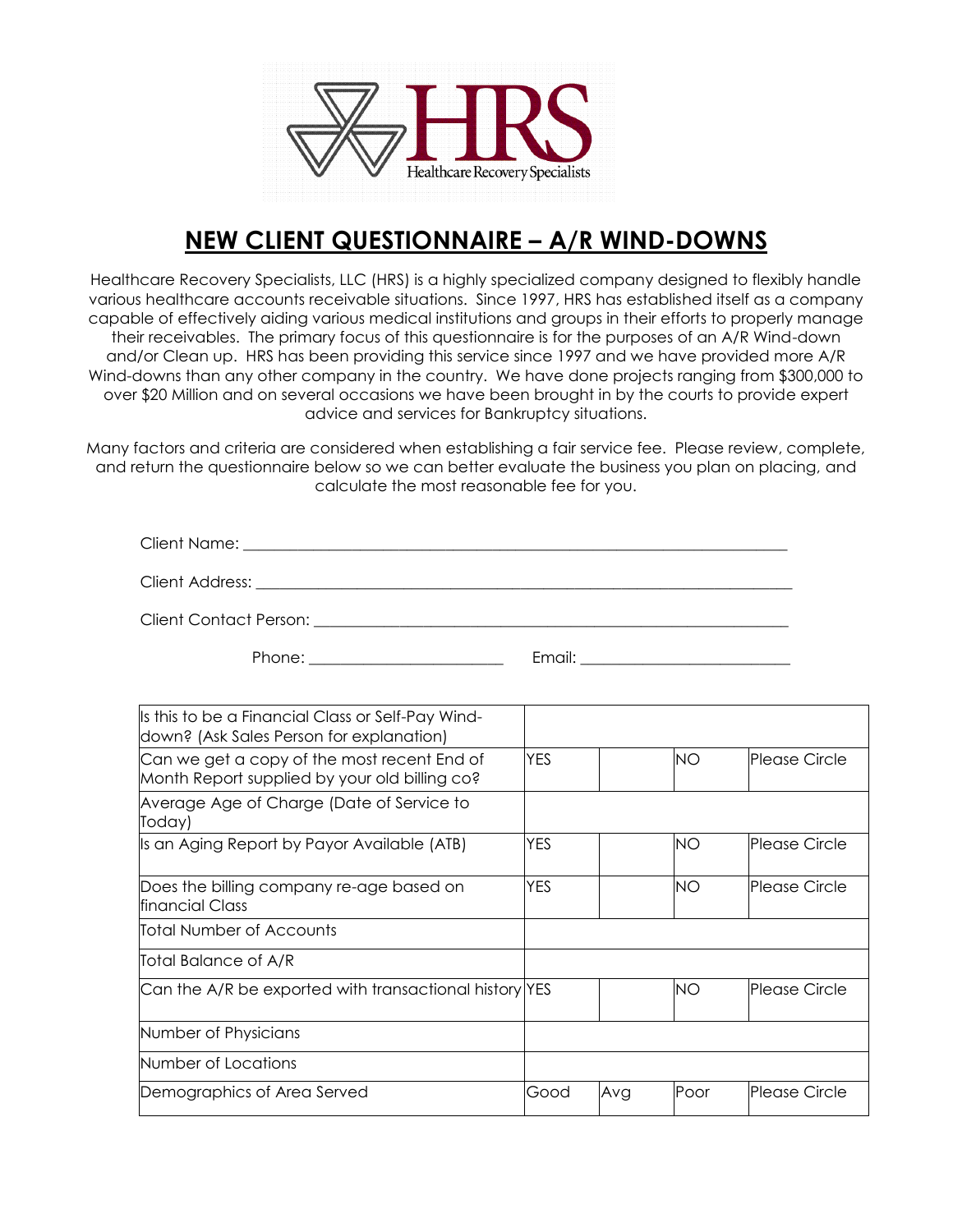| What are your Biggest Concerns with this project? ______________________________                                |  |  |  |  |
|-----------------------------------------------------------------------------------------------------------------|--|--|--|--|
|                                                                                                                 |  |  |  |  |
|                                                                                                                 |  |  |  |  |
|                                                                                                                 |  |  |  |  |
| What are the primary Reasons for Leaving Old Billing Co.? _______________________                               |  |  |  |  |
|                                                                                                                 |  |  |  |  |
|                                                                                                                 |  |  |  |  |
|                                                                                                                 |  |  |  |  |
| If your current billing company is third party, please provide the following information:                       |  |  |  |  |
|                                                                                                                 |  |  |  |  |
|                                                                                                                 |  |  |  |  |
|                                                                                                                 |  |  |  |  |
|                                                                                                                 |  |  |  |  |
|                                                                                                                 |  |  |  |  |
| If your previous billing company was third party, please provide the following information:                     |  |  |  |  |
|                                                                                                                 |  |  |  |  |
| Contact Person:                                                                                                 |  |  |  |  |
|                                                                                                                 |  |  |  |  |
|                                                                                                                 |  |  |  |  |
| Method that will be used to transfer accounts to HRS, LLC: \\cdot \\cdot \\cdot \\cdot \\cdot \\cdot \\cdot \\c |  |  |  |  |
|                                                                                                                 |  |  |  |  |
| Most frequently, HRS, LLC receives a one-time transfer of accounts when working on A/R                          |  |  |  |  |
| wind downs. If this will not be the case for this A/R wind down, please explain:                                |  |  |  |  |

\_\_\_\_\_\_\_\_\_\_\_\_\_\_\_\_\_\_\_\_\_\_\_\_\_\_\_\_\_\_\_\_\_\_\_\_\_\_\_\_\_\_\_\_\_\_\_\_\_\_\_\_\_\_\_\_\_\_\_\_\_\_\_\_\_\_\_\_\_\_\_\_\_\_\_\_\_\_\_\_\_\_\_\_\_\_

\_\_\_\_\_\_\_\_\_\_\_\_\_\_\_\_\_\_\_\_\_\_\_\_\_\_\_\_\_\_\_\_\_\_\_\_\_\_\_\_\_\_\_\_\_\_\_\_\_\_\_\_\_\_\_\_\_\_\_\_\_\_\_\_\_\_\_\_\_\_\_\_\_\_\_\_\_\_\_\_\_\_\_\_\_\_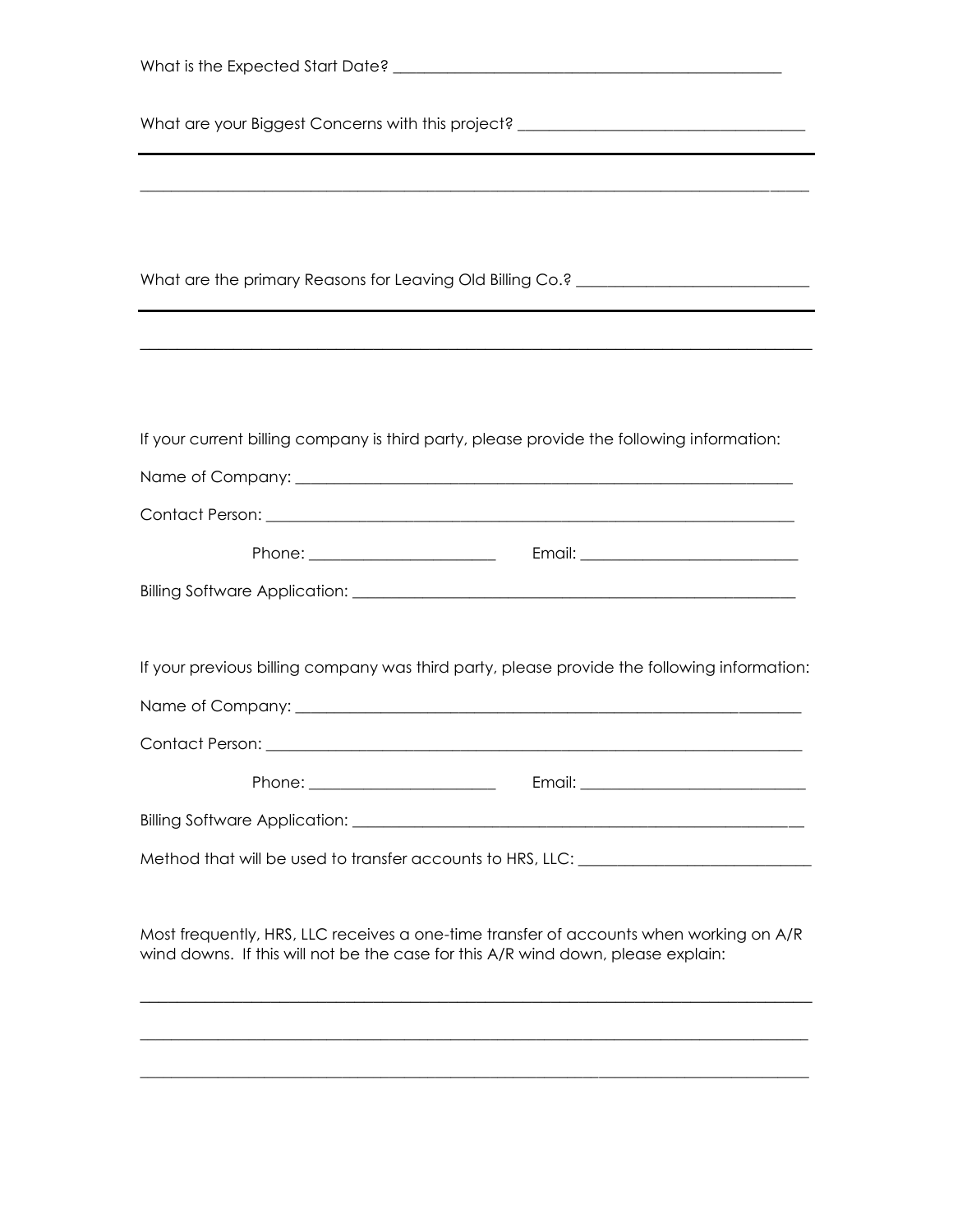## **The following is a checklist of the data that HRS requires in order to provide the best possible results. Please note what fields will be on the file transfer.**

| <b>YES</b><br>Data Elements Need for MBB/HRS                                   |  |  |
|--------------------------------------------------------------------------------|--|--|
|                                                                                |  |  |
|                                                                                |  |  |
| <b>Guarantor Name</b>                                                          |  |  |
| Guarantor Address, City, State, Zip                                            |  |  |
| Guarantor Home Phone                                                           |  |  |
| Guarantor Work Phone and Place of Employment                                   |  |  |
| Guarantor Date of Birth (DOB)                                                  |  |  |
| Guarantor Social Security Number (SSN)                                         |  |  |
|                                                                                |  |  |
| <b>Patient Name</b>                                                            |  |  |
| Patient Address, City, State, Zip                                              |  |  |
| Patient Home Phone                                                             |  |  |
| Patient Work Phone and Place of Employment                                     |  |  |
| Patient Date of Birth (DOB)                                                    |  |  |
| Patient Social Security Number (SSN)                                           |  |  |
| <b>Patient Sex</b>                                                             |  |  |
|                                                                                |  |  |
| Insured's Name                                                                 |  |  |
| Insurance Company Name                                                         |  |  |
| Insurance Company Address                                                      |  |  |
| Insurance Company Phone                                                        |  |  |
| Insurance Policy and Group Numbers                                             |  |  |
| Pat Relationship to Insured                                                    |  |  |
| Status Code / Financial Class                                                  |  |  |
|                                                                                |  |  |
| Service Specialty                                                              |  |  |
| Service Doctor/Provider (Name and Code)                                        |  |  |
|                                                                                |  |  |
| Date of Service (DOS)                                                          |  |  |
| <b>CPT Codes</b>                                                               |  |  |
| <b>CPT Description</b>                                                         |  |  |
| Modifiers                                                                      |  |  |
| <b>DX Codes</b>                                                                |  |  |
| Service Location information (Name of Facility)                                |  |  |
| Place of Service (hospital inpatient/outpatient, office, home, emergency, etc) |  |  |
| Quantity                                                                       |  |  |
| <b>Referring Physician</b>                                                     |  |  |
| <b>Client Reference Number</b>                                                 |  |  |
|                                                                                |  |  |
| Original Charge Amount                                                         |  |  |